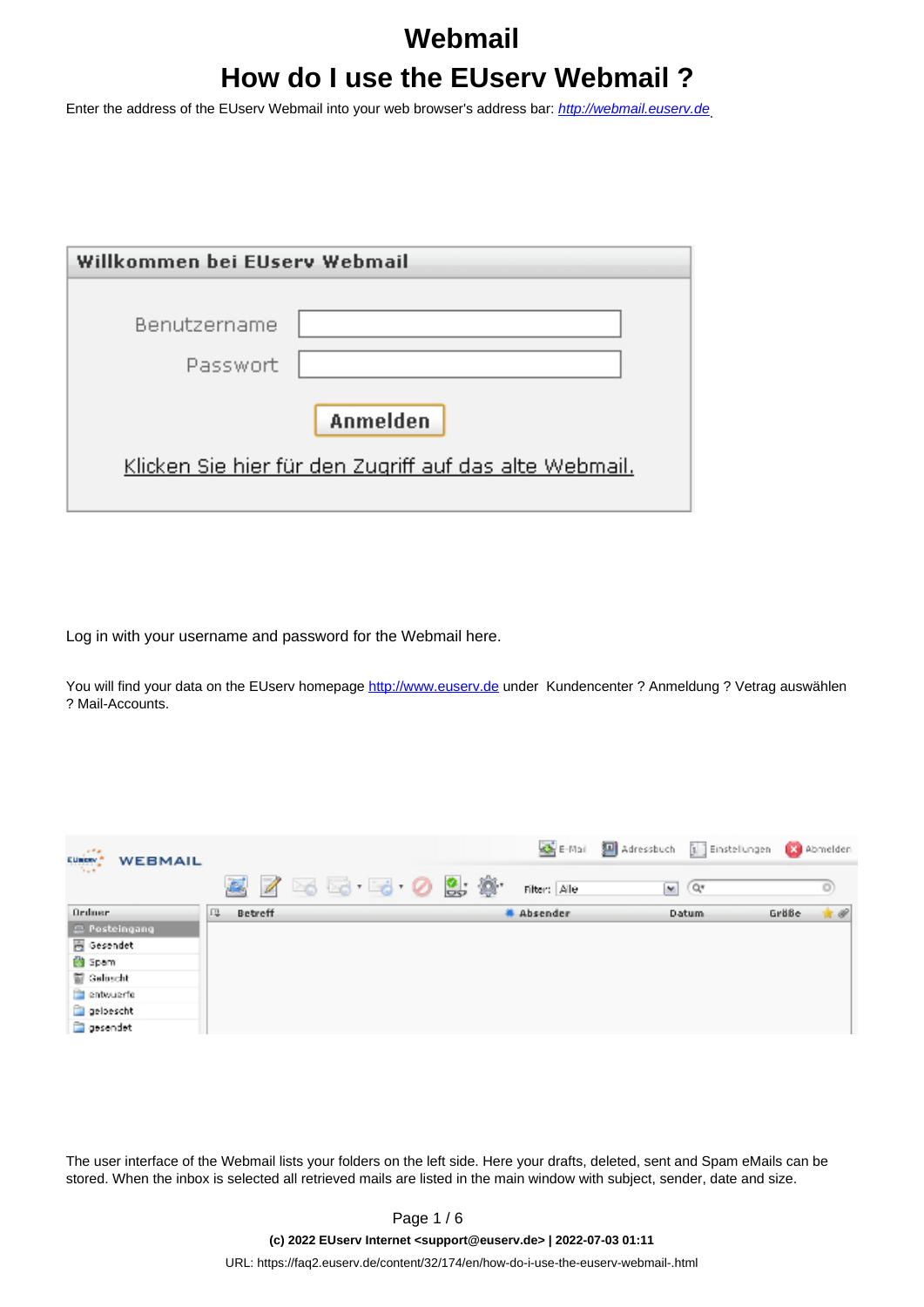Above this bar you can see various icons. The first one checks if new messages are incoming. With the adjoining icon you can write a new eMail.

| ← 用 * / / 美 下 :        |                                                                                     |                       |
|------------------------|-------------------------------------------------------------------------------------|-----------------------|
| Absender               | M Absender ändern                                                                   |                       |
| Empfänger              |                                                                                     |                       |
|                        |                                                                                     |                       |
|                        | Co hinzufügen   Bod hinzufügen   Antwortadresse hinzufügen   Followup-To hinzufügen |                       |
| Betreff                |                                                                                     |                       |
|                        |                                                                                     |                       |
|                        |                                                                                     |                       |
|                        |                                                                                     |                       |
|                        |                                                                                     |                       |
|                        |                                                                                     |                       |
|                        |                                                                                     |                       |
|                        |                                                                                     |                       |
|                        |                                                                                     |                       |
|                        |                                                                                     |                       |
|                        |                                                                                     |                       |
|                        |                                                                                     |                       |
|                        |                                                                                     |                       |
|                        |                                                                                     |                       |
|                        |                                                                                     |                       |
|                        |                                                                                     |                       |
|                        |                                                                                     |                       |
|                        |                                                                                     |                       |
|                        |                                                                                     |                       |
| Nachricht jetzt senden | Abbrechen                                                                           | Editor Typ Nur-Text M |

When you write a new eMail you are displayed as the sender on top. The recipent can be entered into the text field below. Additionally you can enter your eMail's subject.

Enter the message you want to send into the big text field.

With the icons above you can send the eMail, check the spelling, append a file, append a signature, save the message and choose further options.

In the window adjoining to the left you will see your appended files. In order to send the message either click the "Nachricht jetzt senden" button or on the corresponding icon above.

When selecting 'Editor-Typ' ? HTML downright you can write a design-mail where you can determine your individual font, layout, colour etc.

Page 2 / 6

**(c) 2022 EUserv Internet <support@euserv.de> | 2022-07-03 01:11**

[URL: https://faq2.euserv.de/content/32/174/en/how-do-i-use-the-euserv-webmail-.html](https://faq2.euserv.de/content/32/174/en/how-do-i-use-the-euserv-webmail-.html)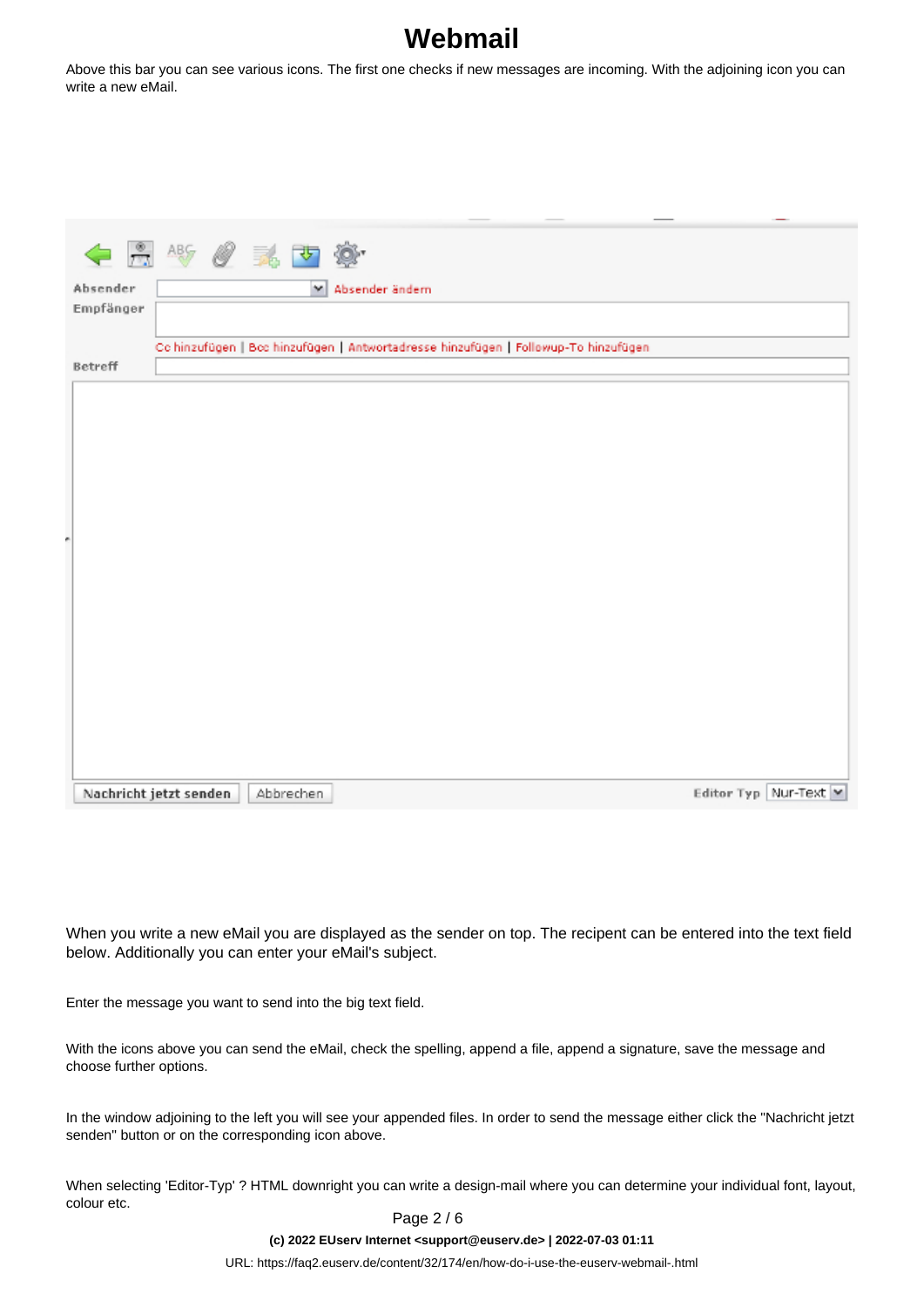By clicking on the eMail icon top right you get back to your inbox.

There you will also find the address book icon which creates an address book for you.



Here you can create a new contact by selecting the icon above the contact overview.

Page 3 / 6 **(c) 2022 EUserv Internet <support@euserv.de> | 2022-07-03 01:11** [URL: https://faq2.euserv.de/content/32/174/en/how-do-i-use-the-euserv-webmail-.html](https://faq2.euserv.de/content/32/174/en/how-do-i-use-the-euserv-webmail-.html)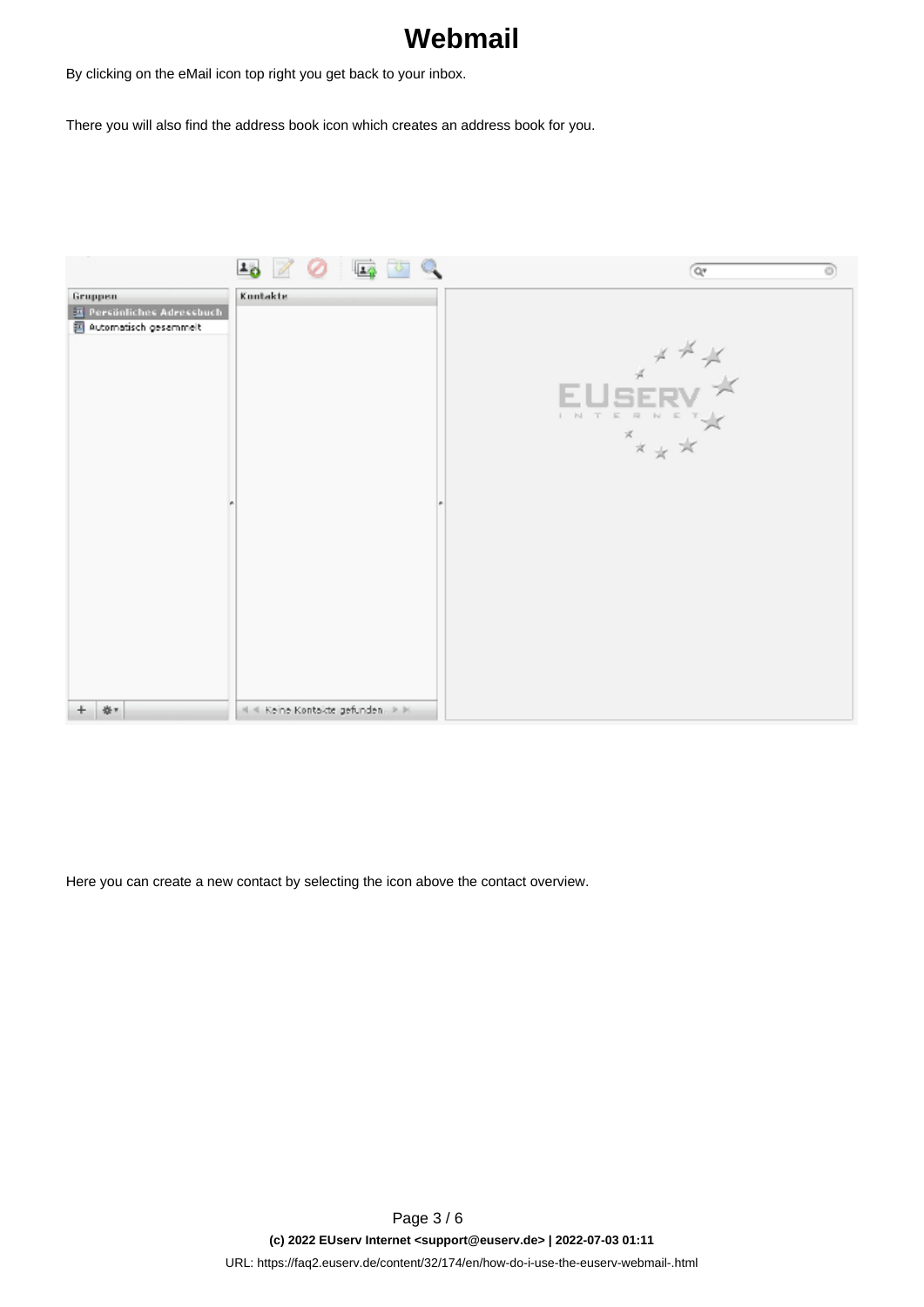| Kontakt hinzufügen                                                                                                  | ∧        |
|---------------------------------------------------------------------------------------------------------------------|----------|
| Adressbuch: Persönliches Adressbuch [M]<br>Nachname<br>Kontaktbild<br>Feld hinzufügen<br>M<br>hinzufügen<br>Löschen |          |
| Persönliche Informationen.<br>Notizen<br>Eigenschaften                                                              |          |
| E-Mail                                                                                                              | $\equiv$ |
| Privat<br>0<br>E-Mail<br>$\checkmark$                                                                               |          |
| Telefon                                                                                                             |          |
| 0<br>Privat<br>Telefon<br>$\checkmark$                                                                              |          |
| Adresse                                                                                                             |          |
| Privat<br>$\checkmark$<br>Straße<br>PLZ<br>Ort<br>Land<br>0<br><b>Region</b><br>Feld hinzufügen [v]                 |          |
|                                                                                                                     | ٧        |

When you have created contacts in one of your address book groups all contacts are displayed in this windows.

By selecting one of the adjoining icons you can write a message, delete a contact, import contacts, export contacts in the vCard format and search for contacts.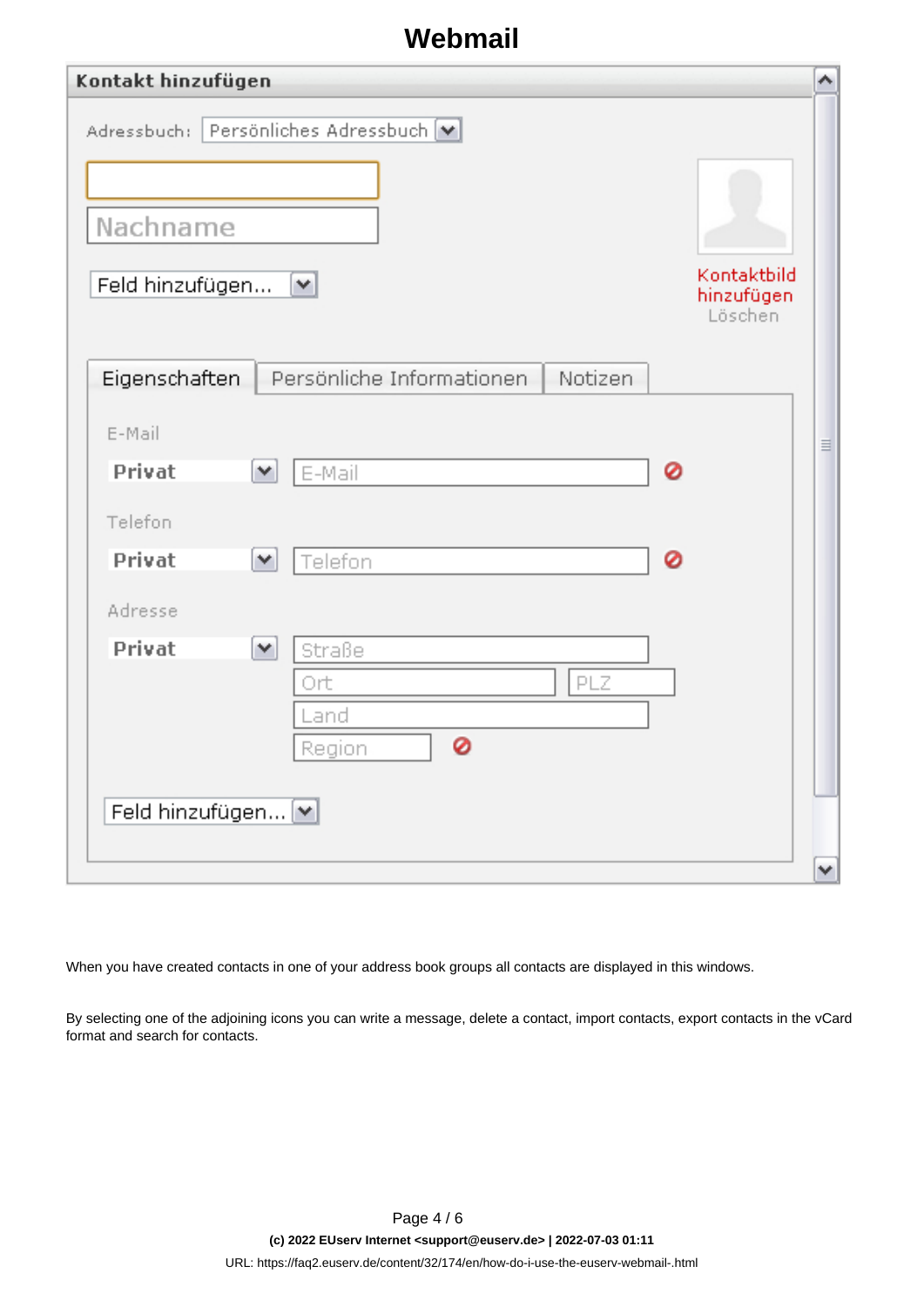| Kontakte importieren.                                                                                                           |
|---------------------------------------------------------------------------------------------------------------------------------|
|                                                                                                                                 |
| Sie können Kontakte aus einem bestehenden Adressbuch hochladen. Zur Zeit können Adressbücher im vCard-Format importiert werden. |
| Datel auswählen   Keine ausgewählt<br>Import aus Datei:                                                                         |
| Einen neuen Kontakt hinzufügen: Persönliches Adressbuch  M                                                                      |
| Bestehendes Adressbuch komplett ersetzen                                                                                        |
| Abbrechen<br><b>Importieren</b>                                                                                                 |

If you want to import contacts you can do this by selecting a vCard file.

Click on the button 'Datei auswählen'.

Moreover an existing address book which is stored locally can be completely be replaced. After you have selected the file you want to import click on the "Importieren" button below.

With the icon "Einstellungen" (situated top right) you can adjust your Webmail individually. If the tab "Einstellungen" is selected you will see a navigation menu on the left side where you can adjust the user surface, mail box appearance, message creation, address book, special folders and server settings.

| <b>WEBMAIL</b><br><b>EUSERV</b><br>'. . * |               |        |             |              |
|-------------------------------------------|---------------|--------|-------------|--------------|
|                                           | Einstellungen | Ordner | Identitäten | Filter       |
| <b>Bereich</b>                            |               |        |             |              |
| Benutzeroberfläche                        |               |        |             |              |
| Mailbox-Ansicht                           |               |        |             |              |
| Nachrichtenerstellung                     |               |        |             |              |
| Nachrichtendarstellung                    |               |        |             |              |
| Adressbuch                                |               |        |             |              |
| Spezialordner                             |               |        |             | $\mathbb{N}$ |
| Server-Einstellungen                      |               |        |             |              |
|                                           |               |        |             |              |